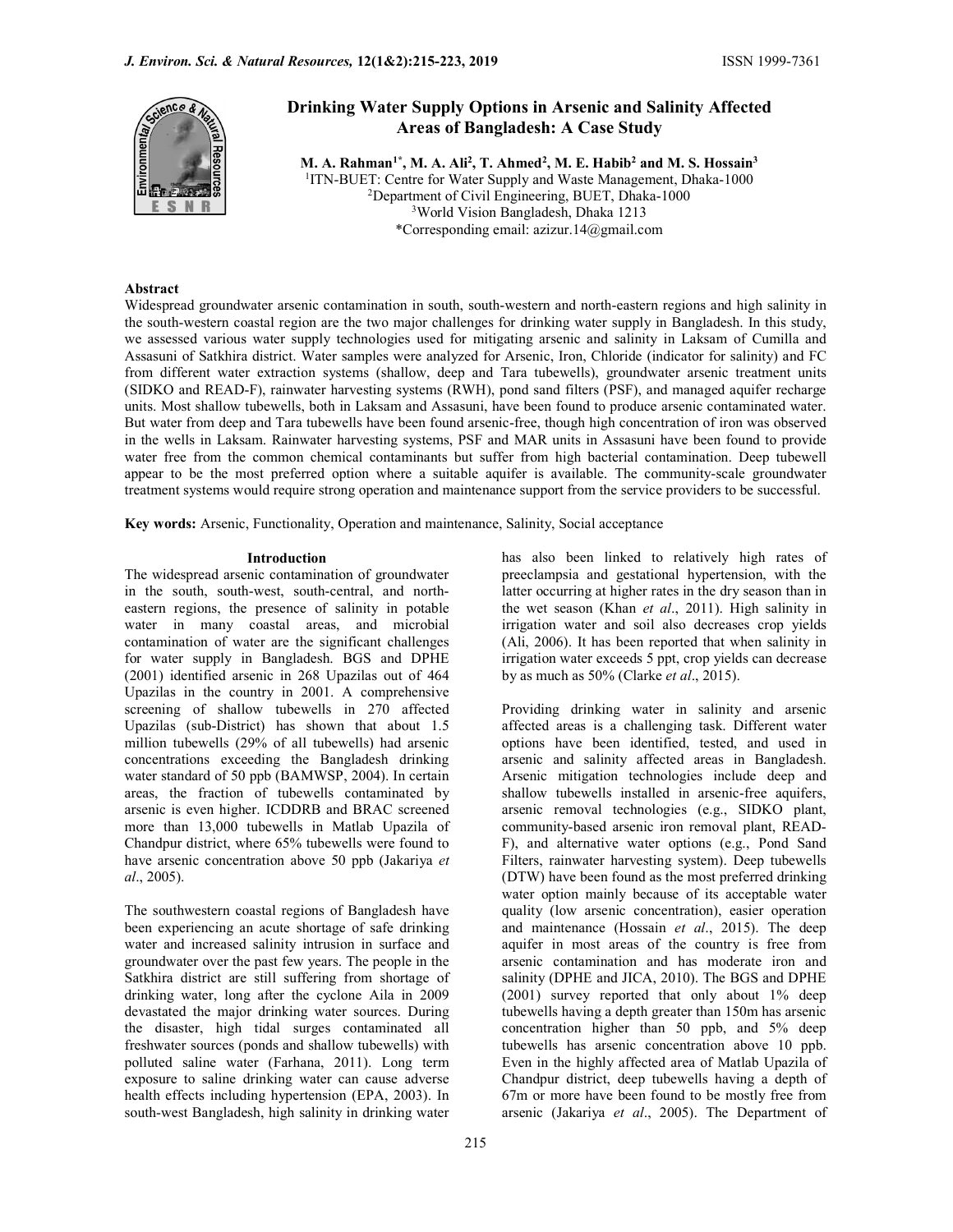Public Health Engineering (DPHE) of Bangladesh installed a total of 205,214 DTWs throughout the country in 2007, and the number has now increased to 390,241, of which more than 97% are functioning (DPHE, 2019). However, suitable deep aquifer for extraction of groundwater is not present in many coastal areas.

Different community-based water treatment options have been installed to mitigate arsenic contamination in arsenic-affected areas. These include SIDKO, READ-F and arsenic-iron removal plants (AIRPs), and household filters (e.g., Sono filter). ITN-Bangladesh (2004) evaluated the effectiveness of 40 (forty) SIDKO Arsenic Removal Plants installed in Pabna, Manikganj and Chandpur districts and found that 100 percent of these plants produced safe drinking water (i.e., arsenic concentration in treated water was below Bangladesh standard), but required a high initial investment and regular maintenance. The arsenic-iron removal plants (AIRPs) remove arsenic utilizing naturally occurring iron in groundwater. Assessment of some community AIRPs installed by different Non-Government Organizations (NGOs) (e.g., NGO Forum, SEDA, ISDCM, and BRAC) shows that the AIRPs are capable of effectively reducing arsenic concentration below the Bangladesh standard when the arsenic concentration in the raw water is less than 100 ppb (Hoque, 2006). Household level alum-based arsenic removal filter units were found to be useful in reducing arsenic concentration below 50 ppb for water with arsenic concentration ranging between 157-518 ppb, high iron, and low phosphate concentration (ITN-BUET, 2007). Besides treatment technologies, some alternative water supply options, including household rainwater harvesting (RWH) system and community-based pond sand filter (PSF), have also been installed in arseniccontaminated areas of Bangladesh (Jakariya et al., 2005).

For areas with salinity problems, the government and different NGOs have installed Managed Aquifer Recharge (MAR), and desalination systems (RO plant, solar desalination system) to provide safe drinking water. Water Aid Bangladesh (2016) assessed the performance of 640 water options, including PSF, RWH systems, tubewells, ring wells, and RO plant in Shyamnagar and Assasuni upazilas of Satkhira and Koyra upazila of Khulna district. They recommended PSF as the most viable option for safe drinking water supply in the salinity prone areas.

There is growing evidence that aquifers in the Bengal basin are vulnerable to fecal contamination. ITN-Bangladesh, and APSU (2005) first conducted a systematic study of fecal contamination in various drinking water options in rural Bangladesh. The study detected low TTC (thermo-tolerant coliform) in water from DTW (mean 1 cfu/100 ml during the dry season, and 11 cfu/100 ml during the wet season). Recent studies have enhanced our understanding of microbial

contamination of tubewell water, and it is now well understood that the problem of fecal contamination is not only specific to Bangladesh but also throughout the Bengal Basin (Luby et al., 2008; Leber et al., 2010; van Geen et al., 2011). Fecal contamination of shallow tubewells (in Matlab and Araihazar) has been reported to be inversely related to arsenic, higher during the wet season, and proportional to the population density around the well (van Geen et al., 2011). Leaching from nearby latrine pits and contaminated ponds were identified as the primary sources of fecal coliform in shallow tubewell water. Bacteriological contamination is a significant concern for traditional PSF water, rainwater harvesting, and MAR systems (ITN-BUET, 2015).

Although many technologies are adopted to mitigate arsenic and salinity problems in such challenging areas in Bangladesh, there is a lack of understanding regarding their functionality, social acceptance, operation, and maintenance issues, all of which affect sustainability. A good understanding of these issues is also vital for planning future interventions aimed at improving water supply in these affected areas.

Here, we have conducted a case study to assess the functionality and social acceptance of a range of water supply options in two arsenic and salinity affected areas. We have chosen Laksam, Cumilla as an arsenic prone area, and Assasuni, Satkhira, as a salinity problem area. We collected water samples from different water options in the study areas and analyzed the water quality parameters. We conducted a questionnaire survey among users to get their feedback, and key informant interview (KII) with technology providers and key stakeholders to gather their views on the functionality and user acceptance of technologies.

# Materials and Methods

## Study area

The study was conducted in Laksam upazila of Cumilla district and Assasuni upazila of Satkhira district. These two upazilas have been selected to represent arsenic and salinity problem areas, respectively. Laksam upazila consists of 7 Unions and 1 Paurashava (Municipality) with a land area of 152.06 sq km, having a total population of 294,719 (BBS, 2011). Assasuni upazila of Satkhira consists of 11 Unions with a total land area of 367 sq. km and a total population of 268,754 (BBS, 2011). Groundwater is the primary source of drinking water in Laksam, and the dominant water supply technologies are shallow and deep tubewells; groundwater arsenic removal treatment technologies SIDKO and READ-F are also used here. Both groundwater and surface water are used as drinking water sources in Assasuni, where shallow and deep tubewells, Pond Sand Filter (PSF) and Rainwater Harvesting (RWH) are the widely used water technologies.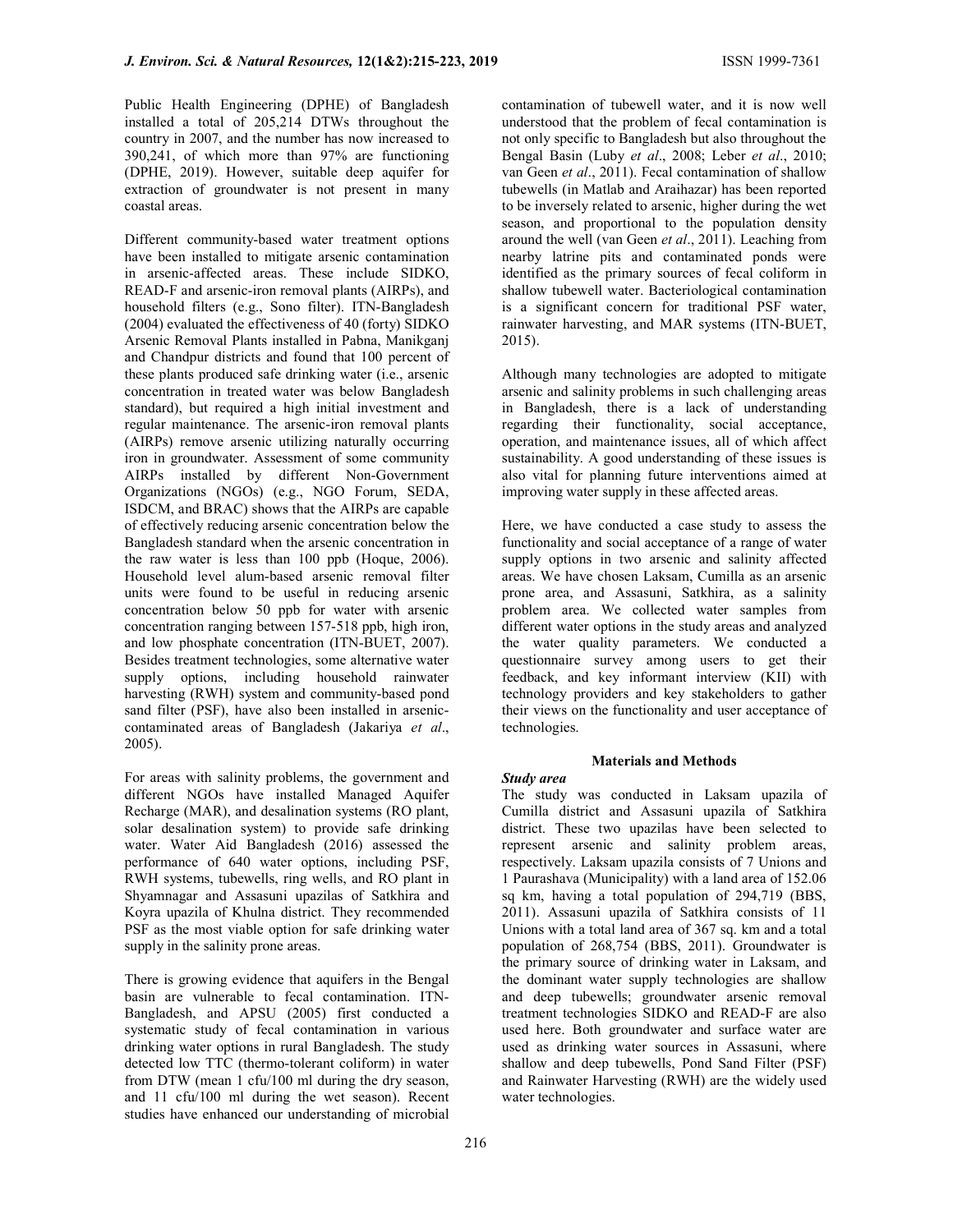#### Water quality analysis

Several water quality parameters were tested from 18 water options in Assasuni (3 DTWs, 2 STWs, 1 DW, 5 PSFs, 4 RWH systems, and 3 MAR units), and 17 water options in Laksam (10 tubewells, 7 community arsenic treatment units). The sampling locations for both Assasuni and Laksam are shown in Figure 1 (a) and (b). The water samples were tested for arsenic (As) using HACH EZ Arsenic Test Kit (Cat. No. 28228-00), Iron (Fe) using a spectrophotometer (HACH, DR/2010), Chloride (as Cl<sup>-</sup>) using a HACH Test Kit (Model 8-P, Cat. No. 1440-01) and pH using a pH tester (Hanna). Wagtech Potakit (Wag-WE 10030 Potakit) was used for testing bacteriological quality (Fecal Coliform) of the water samples. Water quality data of the study area were also collected from secondary sources.



Fig. 1. Location of water options visited, and water samples collected in (a) Assasuni, Satkhira, and (b) Laksam, Cumilla

#### Feedback on water options

Feedback from the users on various water options in the study area was gathered through a questionnaire survey. Feedback and opinion on different water options were also gathered from Key Informant Interviews (KIIs), and meeting with the technology providers. The key informants interviewed in this study included Mr. Shorif Hossain Khan, Assistant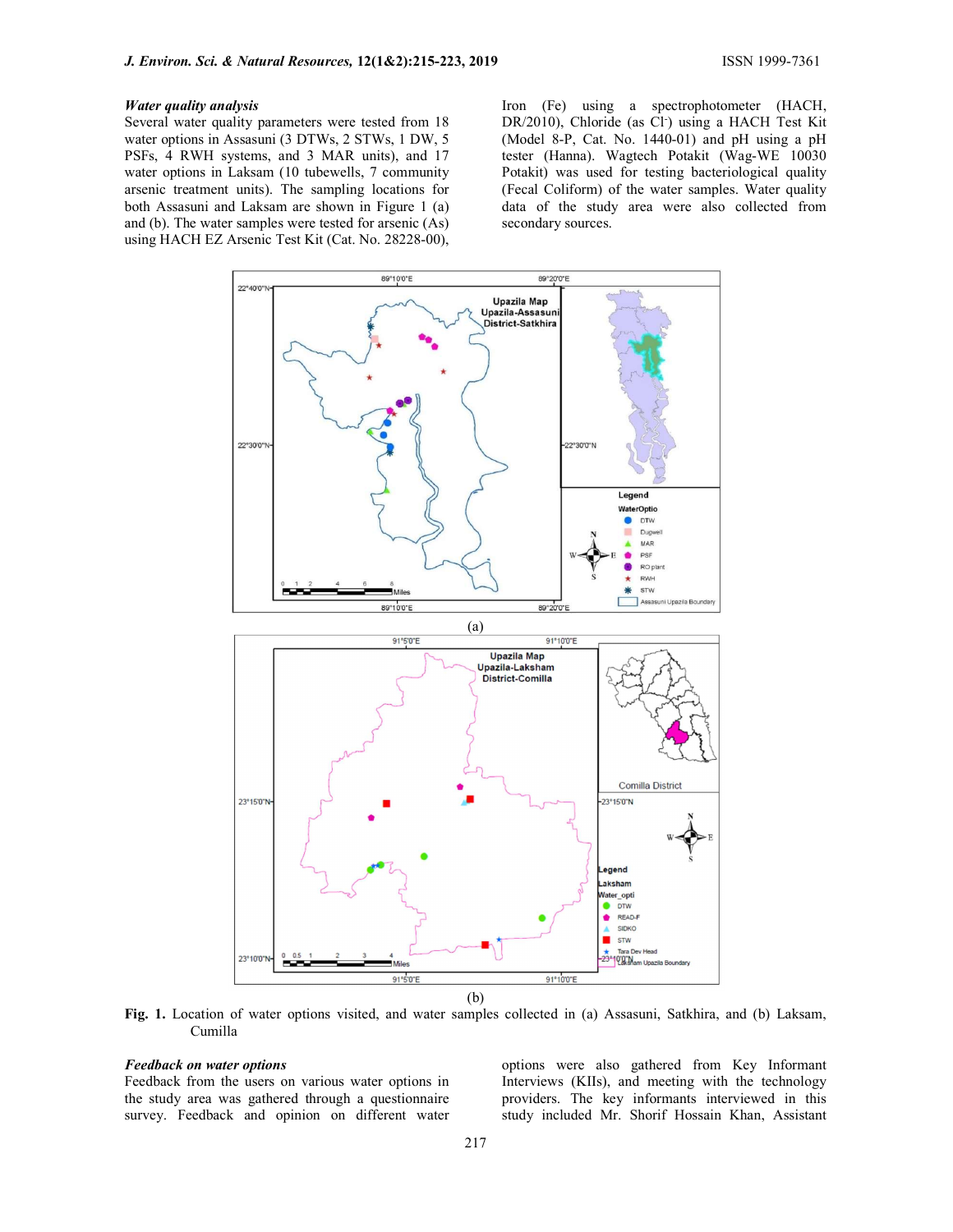Engineer, DPHE Laksam; Rabin Barai, Health Program Organizer, Laksam ADP-World Vision Bangladesh; Md. Wahidur Rahman, Branch Manager, Holudia Mohila Unnayan Songstha, Cumilla; Mr. Rezaul Karim, Tubewell Mechanic of DPHE, Assasuni; Md. Mamtaz Uddin, Engineer, Rupantar, Assasuni; Salim Ahmed, Centre Manager, Uttaran, Assasuni; Manik Halder, Program Officer, Assasuni ADP-World Vision Bangladesh; Md. Rabiul Islam, Upazila Manager, Rupantar, Assasuni and Nadim Mahmud, Supervisor, Sushilan, Assasuni. The technology providers we interviewed included DPHE, World Vision Bangladesh, Rupantar, Uttaran, Sushilan, Qatar Charity, and Holudia Mohila Unnayan Songstha.

#### Results and Discussion

In this study, we have assessed five different water supply options/technologies widely used in the arsenic and salinity affected areas in Bangladesh. These include: (a) tubewell water (i.e. groundwater extracted through tubewells without treatment); (b) Groundwater treatment technologies (READ-F, SIDKO); (c) Managed aquifer recharge (MAR) technology; (d) Pond sand filter (PSF); and (e) Rainwater harvesting. An assessment of each of these technologies is provided below.

#### Groundwater extracted through tubewells

In Laksam, Cumilla, groundwater samples were collected from 4 deep tubewells (DTWs), 3 shallow tubewells (STWs), and 3 Tara pumps; and in Assasuni, Satkhira, groundwater samples were collected from 3 DTWs and 2 STWs. Table 1shows that the shallow aquifers in Laksam and Assasuni are contaminated with high concentrations of arsenic. Water samples from all three shallow tubewells (STW) in Laksam (depth 45 to 60 ft) contain high concentrations of arsenic (varying from 103 ppb to 500 ppb), which exceeds the national drinking water standards (50 ppb) by a factor of 2 to 10. The STWs (depth 135 ft and 192 ft) in Assasuni, though contain a lower concentration of arsenic (88 to 90 ppb) compared to those in Laksam, also exceed the national drinking water standard (50 ppb) by a factor of about 2. The groundwater extracted from deeper aquifer through DTW and Tara pump contains relatively low concentrations of arsenic (5 to 27 ppb) both in Laksam and Assasuni, as shown in Table 1. Water quality data collected from secondary sources (Table 2 and Table 3) also confirms this observation.

Table 1 and Table 2 show that all 18 wells extracting groundwater from the deeper aquifer (500 to 800 ft) in Laksam, and all 27 groundwater samples from the deeper aquifer ( $\geq 400$  ft) in Assasuni contain low concentrations of arsenic (3 to 20 ppb). Thus, the deeper aquifers (> 400 ft) in Laksam and Assasuni appear to be safe from arsenic contamination. Jakariya et al. (2005) reported that in the arsenic affected Matlab upazila of Chandpur district, 95% of the shallow tubewells (with depth ranging from 17 to 67 m) have arsenic concentration more than 50 ppb, while almost 100% of deeper wells (with depth greater than 67 m) have arsenic concentration less than 50 ppb.

|  |  |  |  |  | Table 1. Characteristics of groundwater collected from tubewells in the study areas |
|--|--|--|--|--|-------------------------------------------------------------------------------------|
|--|--|--|--|--|-------------------------------------------------------------------------------------|

| Upazila  | Sample Location | Type of    | Depth             | Water Quality |        |        |      |                |
|----------|-----------------|------------|-------------------|---------------|--------|--------|------|----------------|
|          |                 | Tubewell   | (f <sup>t</sup> ) | As            | Fe     | $Cl-$  | pH   | FC (cfu/100ml) |
|          |                 |            |                   | (ppb)         | (mg/l) | (mg/l) |      |                |
| Laksam   | Kandirpar       | <b>DTW</b> | 800               | < 10          | 6.44   | 1350   | 7.1  | 4              |
|          | Mudafarganj     | <b>DTW</b> | 790               | < 10          | 2.80   | 40     | 7.1  | 400            |
|          | Ajgara          | <b>DTW</b> | 710               | 5             | 1.82   | 35     | 7.4  | 50             |
|          | Kandirpar       | <b>DTW</b> | 650               | < 10          | 3.16   | 60     | 7.1  | Nil            |
|          | Kandirpar       | Tara       | 700               | < 10          | 2.71   | 40     | 7.2  | Nil            |
|          | Kandirpar       | Tara       | 700               | < 10          | 2.22   | 40     | 7.1  | Nil            |
|          | Uttardah        | Tara       | 700               | 27            | 0.05   | 420    | 7.8  | Nil            |
|          | Uttardah        | <b>STW</b> | 60                | 393           | 2.72   | 140    | 8.1  | 8              |
|          | Paurashava      | <b>STW</b> | 45                | 103           | 2.25   | 85     | 7.5  | --             |
|          | Mudafarganj     | <b>STW</b> | 45                | 500           | 2.89   | 460    | 7.8  | --             |
| Assasuni | Assasuni        | <b>DTW</b> | 480               | 6             | 0.42   | 140    | 10.5 | 80             |
|          | Assasuni        | <b>DTW</b> | 470               | <10           | 0.14   | 140    | 8.4  | Nil            |
|          | Assasuni        | <b>DTW</b> | 470               | 10            | 0.09   | 100    | 8.3  | 52             |
|          | Kulla           | <b>STW</b> | 192               | 88            | 5.60   | 80     | 7.3  | 20             |
|          | Assasuni        | <b>STW</b> | 135               | 90            | 5.72   | 820    | 7.2  | 220            |

The two STWs in Assasuni contains high levels of iron  $(> 5 \text{ mg/l})$ , and one of them contains high concentration of Cl- (820 mg/l), possibly indicating salinity intrusion (Table 2). Some groundwater samples from the deeper aquifer in Laksam and Assasuni contain relatively higher concentrations of Fe

(up to 6.44 mg/l). In Laksam, Iron (Fe) concentrations of all groundwater samples from shallow and deeper aquifers (except one) exceed the Bangladesh drinking water standard of 1.0 mg/l. Data collected from secondary sources (see Table 2) also show a similar trend.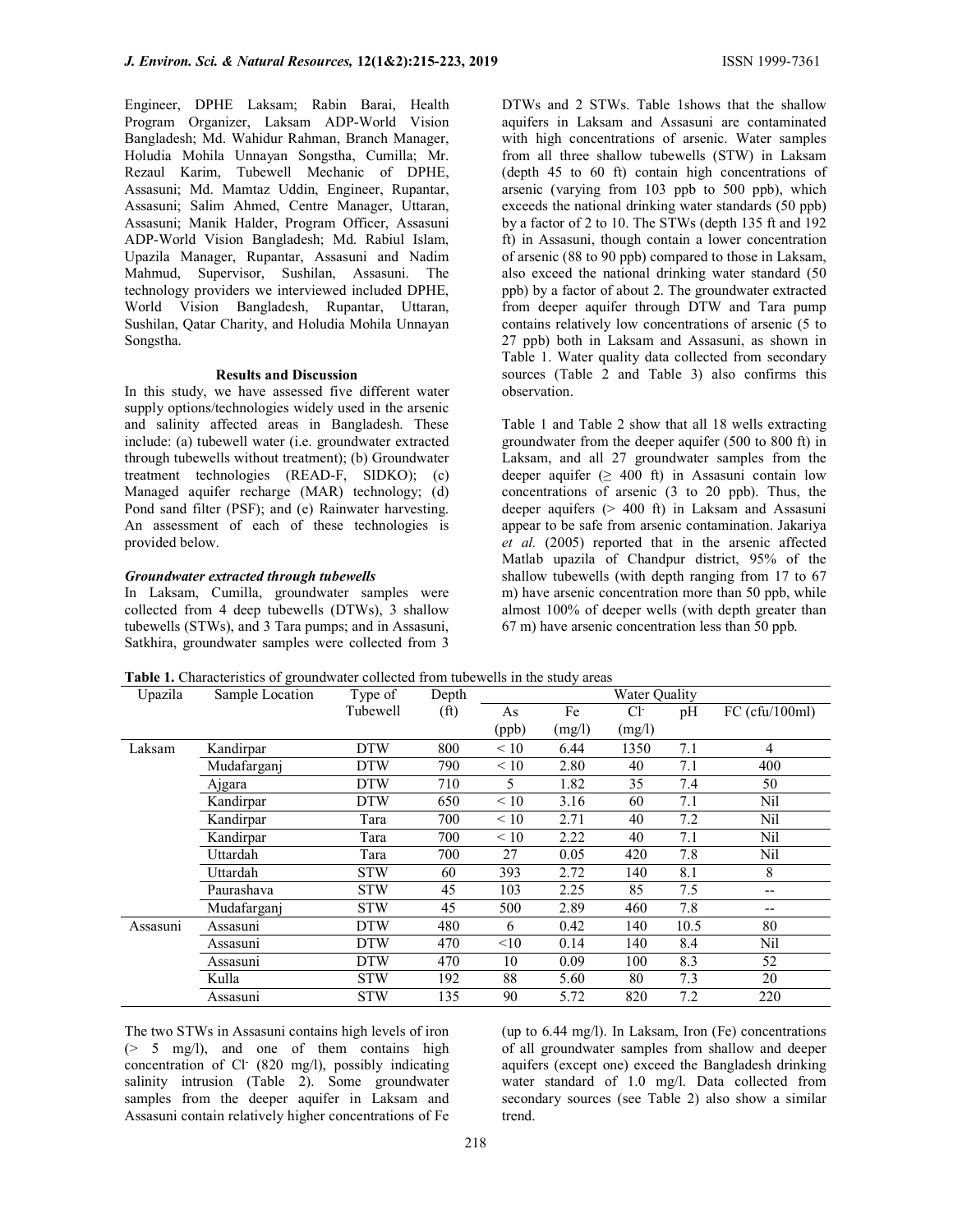The deeper aquifer of Assasuni Upazila appears to contain relatively low levels of Iron (Fe); only three groundwater samples (out of 34 reported in Table 1 and Table 3) have Fe concentration exceeding Bangladesh drinking water standard. On the other hand, six groundwater samples out of the 32 (Table 1 and Table 3) from the deeper aquifer in Assasuni have Cl- concentration exceeding Bangladesh standard of 600 mg/l. Thus, the deeper aquifer (> 400 ft) in Assasuni appears to contain relatively low levels of Fe and Cl- . In Laksam, among the 21 groundwater samples (Table 1 and Table 2) from the deeper aquifer (> 500 ft), only three have Cl- concentration exceeding Bangladesh drinking water standard of 600 mg/l; all three samples are from the same Union (Kandirpar). However, more data are needed to delineate the spatial variation of salinity in Laksam. Water from these tubewells (i.e., with low As and higher Fe/Salinity) may be considered for potable use if local people accept this (considering the taste and aesthetic considerations).

Table 1 shows the presence of fecal coliform (FC) in groundwater samples from 3 DTW out of 4 in Laksam and 1 DTW out of 3 in Assasuni. Fecal contamination is found in almost all STW samples. Groundwater is typically considered microbiologically safe due to natural pathogen removal and inactivation by percolation through soil (Gadgil, 1998). Tubewells in rural Bangladesh are often located close to latrines and ponds. Possible mechanisms for tubewell contamination with fecal pathogens include infiltration into the groundwater aquifers from nearby latrines, septic tanks, and ponds (Knappett et al., 2011a,b), and short-circuiting of contaminated surface water into the wells through unsealed or broken tubewell platforms (Knappett et al., 2012). In this study, groundwater from Tara pumps were found to be free from FC. The possible reasons for this could be the provision of a protective cover fitted over the tubewell head, good quality tubewell platform, and proper wastewater drainage provision.

Table 2. Groundwater quality at Laksam, Cumilla (DPHE and JICA, 2010)

| Sl. No. | Sample Location | Type of Tubewell | Depth (ft) | Water Quality |          |               |
|---------|-----------------|------------------|------------|---------------|----------|---------------|
|         |                 |                  |            | As(ppb)       | Fe(mg/l) | $Cl^{(mg/l)}$ |
|         | Ajgara          | <b>DTW</b>       | 500        | 10            | 2.5      | 220           |
| 2       | Ajgara          | <b>DTW</b>       | 540        | 20            | 3        | 240           |
|         | Bakai           | <b>DTW</b>       | 560        | 4             | 2.7      | 180           |
|         | Gobindapur      | <b>DTW</b>       | 600        | 10            | 4.5      | 120           |
| 5.      | Uttardah        | <b>DTW</b>       | 630        | 20            | 2.4      | 280           |
| h.      | Uttardah        | <b>DTW</b>       | 650        | 10            | 3.2      | 200           |
|         | Mudafarganj     | <b>DTW</b>       | 700        |               | 2.5      | 200           |
|         | Kandirpar       | <b>DTW</b>       | 700        | 20            | 1.7      | 1600          |
| 9       | Kandirpar       | <b>DTW</b>       | 710        | 10            | 3        | 55            |
| 10      | Bakai           | <b>DTW</b>       | 750        | 3             | 3        | 210           |
| 11      | Kandirpar       | <b>DTW</b>       | 750        | 10            | 2.2      | 1400          |
| 12      | Gobindapur      | <b>DTW</b>       | 750        | 10            | 4.5      | 12            |
| 13      | Gobindapur      | <b>DTW</b>       | 750        | 20            | 2        | 285           |
| 14      | Mudafarganj     | <b>DTW</b>       | 780        | 20            | 2.6      | 180           |

Table 0. Groundwater quality at Assasuni, Satkhira (DPHE and JICA, 2010)

| Sl. No. | Sample Location | Type of Tubewell | Depth $(ft)$ | Water Quality  |             |               |
|---------|-----------------|------------------|--------------|----------------|-------------|---------------|
|         |                 |                  |              | As (ppb)       | Fe $(mg/l)$ | $Cl^{(mg/l)}$ |
|         | Sreeula         | <b>DTW</b>       | 370          | 2              | 0.11        | 340           |
| 2       | Anulia          | <b>DTW</b>       | 400          |                | 4.82        | 952           |
| 3       | Anulia          | <b>DTW</b>       | 400          |                | 0.48        | 126           |
| 4       | Sreeula         | <b>DTW</b>       | 431          |                | 0.25        | 210           |
| 5       | Assasuni        | <b>DTW</b>       | 445          | 4              | 0.03        | 230           |
| 6       | Assasuni        | <b>DTW</b>       | 445          | 3              | 0.02        | 250           |
|         | Assasuni        | <b>DTW</b>       | 455          | 5              | 0.03        | 230           |
| 8       | Anulia          | <b>DTW</b>       | 460          | 4              | 2.25        | 728           |
| 9       | Anulia          | <b>DTW</b>       | 465          |                | 1.44        | 977           |
| 10      | Pratap Nagar    | <b>DTW</b>       | 476          |                | 0.16        | 180           |
| 11      | Pratap Nagar    | <b>DTW</b>       | 483          |                | 0.4         | 340           |
| 12      | Anulia          | <b>DTW</b>       | 488          | 18             | 0.18        | 223           |
| 13      | Pratap Nagar    | <b>DTW</b>       | 494          |                | 0.11        | 530           |
| 14      | Pratap Nagar    | <b>DTW</b>       | 495          | $\overline{2}$ | 0.23        | 640           |
| 15      | Sobhnali        | <b>DTW</b>       | 510          |                | 0.55        | 430           |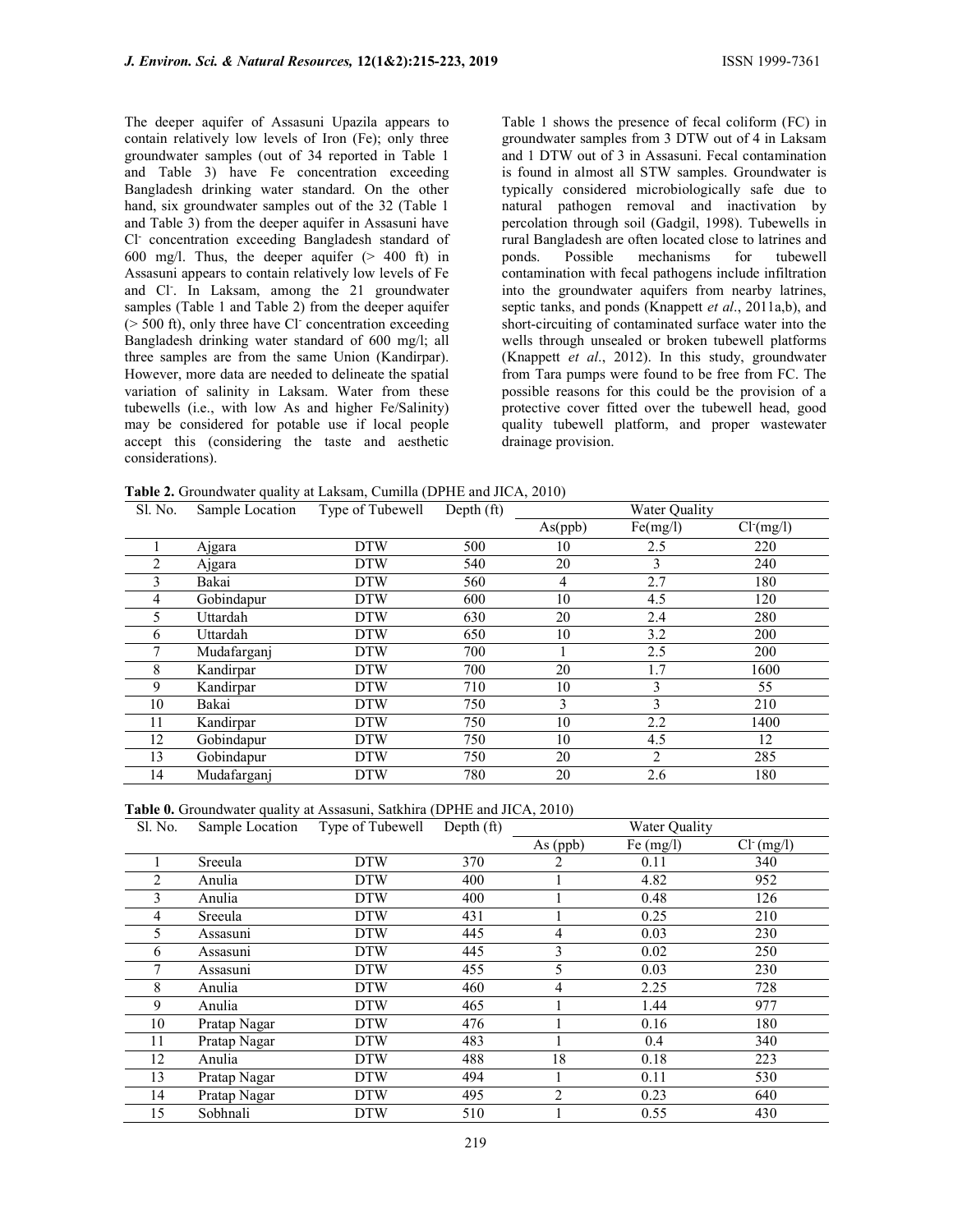| Sl. No. | Sample Location | Type of Tubewell | Depth $(ft)$ | Water Quality    |             |               |
|---------|-----------------|------------------|--------------|------------------|-------------|---------------|
|         |                 |                  |              | As (ppb)         | Fe $(mg/l)$ | $Cl^{(mg/l)}$ |
| 16      | Sreeula         | <b>DTW</b>       | 549          |                  | 0.7         | 80            |
| 17      | Sreeula         | <b>DTW</b>       | 551          |                  | 0.32        | 320           |
| 18      | Sobhnali        | <b>DTW</b>       | 585          | 3                | 0.54        | 300           |
| 19      | Sobhnali        | <b>DTW</b>       | 590          | 2                | 0.43        | 130           |
| 20      | Sobhnali        | <b>DTW</b>       | 610          |                  | 0.09        | 310           |
| 21      | Sobhnali        | <b>DTW</b>       | 625          | 2                | 0.1         | 80            |
| 22      | Sobhnali        | <b>DTW</b>       | 625          |                  | 0.22        | 200           |
| 23      | Sobhnali        | <b>DTW</b>       | 625          | 4                | 0.14        | 640           |
| 24      | Sobhnali        | <b>DTW</b>       | 632          |                  | 0.22        | 640           |
| 25      | Anulia          | <b>DTW</b>       | 510          | $\boldsymbol{0}$ | 0.5         | 120           |
| 26      | Sobhnali        | <b>DTW</b>       | 510          | <10              | 0.5         | 190           |
| 27      | Pratap Nagar    | <b>DTW</b>       | 520          | 2                | 0.37        | 126           |
| 28      | Pratap Nagar    | <b>DTW</b>       | 540          | <10              | 0.5         | 190           |
| 29      | Sreeula         | <b>DTW</b>       | 540          | $\mathbf{0}$     | 0.5         | 180           |

#### Groundwater treatment technologies

Table 4 shows the results of analysis of the water samples collected from 3 SIDKO units and 4 READ-F units in Laksam; these technologies treat groundwater extracted from the shallow aquifer. Among the 3 SIDKO units, two units appear to be performing well in reducing As concentration to an acceptable level. These two units also effectively reduce Fe. However, one SIDKO unit in Mudafarganj, Laksam was not working well and produced visibly turbid water with relatively high As and Fe concentrations. This unit was reported to be performing well after installation and was being used by 200-250 families. However, after about three months of installation, it began to produce turbid water, and the service provider failed to rectify the problem. Currently, only about 10-15 families are using this unit.

The arsenic concentration in the treated water by the four READ-F units varied from less than 10ppb to 213ppb. Depending on the arsenic concentration of raw water and use, the filter media of READ-F units need to be changed periodically. However, the users of the units reported that the filter media have not been changed in the last 3-4 years since installation. The frequency of filter replacement needs to be shorter for higher raw water As concentration and higher water demand. The varied and often poor performance of the READ-F units appears to be due to improper operation and maintenance and lack of support service (e.g., periodic replacement of filter media) from the technology provider. The Fe concentration in the units is mostly within the acceptable range. Among 7 units of SIDKO and READ-F, FC was detected in 3 units, and the possible cause could be the fecal contamination of groundwater used as source water for the units.

| Sl. | Sample Location | Type of       | <b>Water Quality</b> |             |        |     |              |  |
|-----|-----------------|---------------|----------------------|-------------|--------|-----|--------------|--|
| No. |                 | treatment     | As                   | Fe          | Cŀ     | pH  | FC           |  |
|     |                 | technology    | (ppb)                | (mg/l)      | (mg/l) |     | (cfu/100 ml) |  |
|     | Kandirpar       | <b>SIDKO</b>  | 33                   | ${}< 0.02$  | 45     | 7.5 |              |  |
|     | Paurashava      | <b>SIDKO</b>  | 36                   | 0.08        | 75     | 7.5 | Nil          |  |
|     | Mudafarganj     | <b>SIDKO</b>  | $64^{\circ}$         | 2.11        | 140    | 7.8 | 14           |  |
| 4   | Paurashava      | <b>READ-F</b> | 82 <sup>a</sup>      | ${}< 0.02$  | 80     | 7.7 |              |  |
|     | Kandirpar       | <b>READ-F</b> | $\leq 10$            | ${}< 0.02$  | 60     | 7.7 | Nil          |  |
|     | Mudafarganj     | <b>READ-F</b> | 213                  | 0.15        | 60     | 8.0 | Nil          |  |
|     | Laksam          | <b>READ-F</b> | 68                   | ${}_{0.02}$ | 55     | 8.0 | --           |  |

Table 4. Characteristics of treated water samples collected from SIDKO and READ-F units

<sup>a</sup> Arsenic concentration of raw water (from an STW) is 250-500 ppb

#### Managed Aquifer Recharge (MAR)

The Managed Aquifer Recharge (MAR) systems in Assasuni involves recharging aquifer with pond water, after passing through slow sand filters (SSFs). The chemical contaminants in the aquifer (e.g., As, Cl<sup>-</sup>) get reduced due to dilution with pond water. Oxygenated pond water may also reduce As, Fe, and Mn by promoting their oxidation and retention in the subsurface. Table 5 shows that the water from the

MAR systems in Assasuni contains low concentrations of As and Cl- and satisfy the Bangladesh drinking water standard. However, Fe concentrations in two water samples exceed the Fe standard of 1.0 mg/l. Since groundwater characteristics before their recharge by MAR systems are not known, it was not possible to assess the effectiveness of the MAR systems in reducing the chemical contaminants (As, Fe, and Cl<sup>-</sup>). The water samples from the MAR systems contain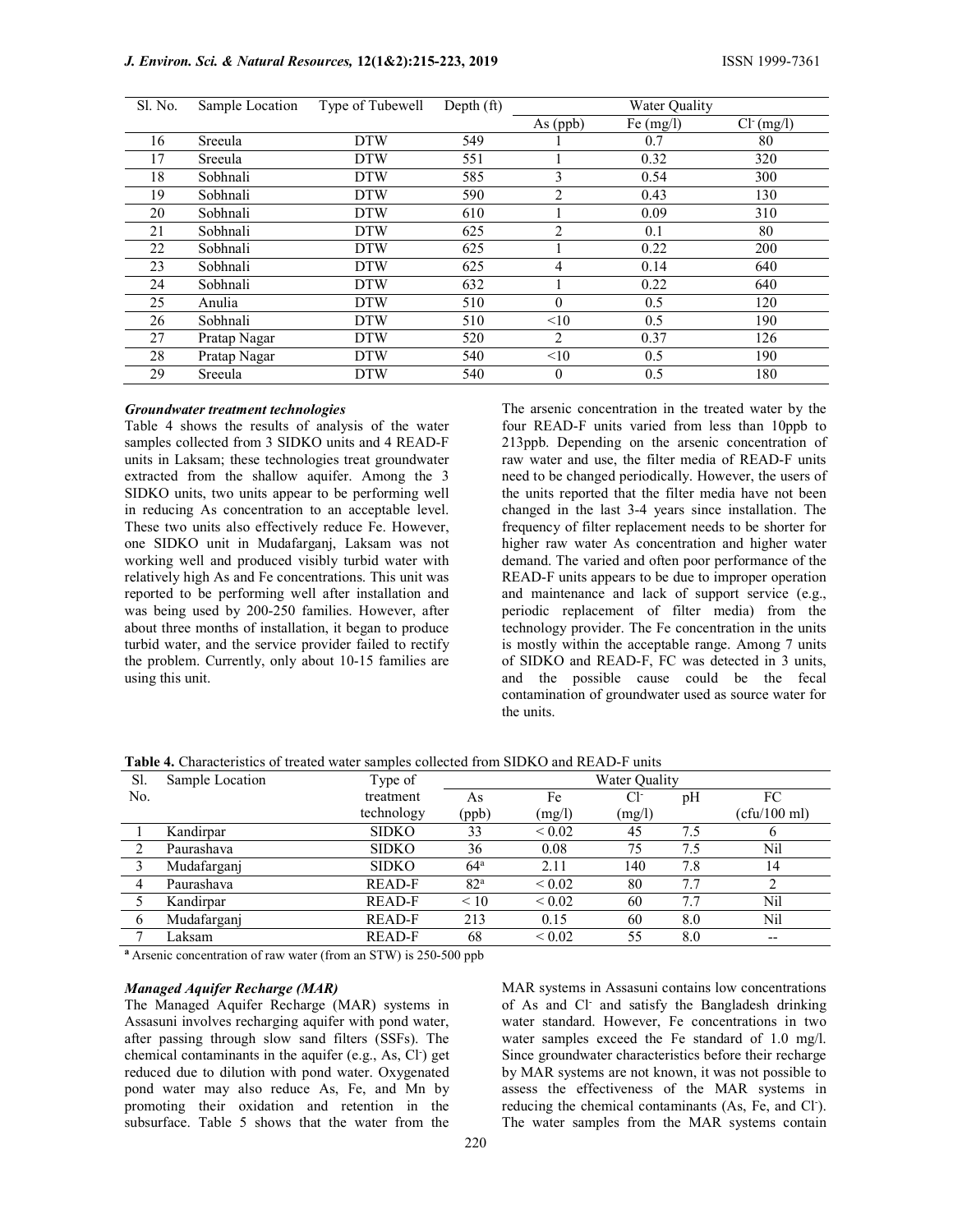the source pond water. There was no latrine pit within 30 feet around the MAR recharge wells in our study area. So, pond water could be the source of fecal coliform for the MAR water samples.

Table 5. Characteristics of water samples collected from MAR, PSF and RWH systems

| Sl. No.        | Sample Location | Technology | Water Quality |                  |               |     |                   |  |
|----------------|-----------------|------------|---------------|------------------|---------------|-----|-------------------|--|
|                |                 |            | $As$ (ppb)    | Fe $(mg/l)$      | $Cl^{(mg/l)}$ | pH  | $FC$ (cfu/100 ml) |  |
|                | Assasuni        | MAR        | 10            | 1.35             | 400           | 7.5 | 20                |  |
| 2              | Sreeula         | <b>MAR</b> | 7             | 0.70             | 240           | 7.3 | 76                |  |
| 3              | Assasuni        | MAR        | 25            | 2.61             | 140           | 7.4 | 60                |  |
|                | Assasuni        | <b>PSF</b> | <10           | ${}< 0.02$       | 240           | 7.4 | 3,840             |  |
| $\mathfrak{D}$ | Kadakati        | PSF        | $\leq 10$     | ${}< 0.02$       | 280           | 8.0 | 40                |  |
| 3              | Kadakati        | <b>PSF</b> | $\leq 10$     | ${}_{0.02}$      | 450           | 8.0 | 40                |  |
| 4              | Assasuni        | <b>PSF</b> | < 10          | 0.20             | 200           | 9.3 | 240               |  |
| 5              | Budhata         | <b>PSF</b> | < 10          | 0.09             | 300           | 8.5 | 3,000             |  |
|                | Assasuni        | <b>RWH</b> | $\leq 1$      | ${}< 0.02$       | 15            | 7.5 | 64                |  |
| $\mathfrak{D}$ | Budhata         | <b>RWH</b> | $\leq$ 1      | ${}< 0.02$       | 20            | 7.4 | 140               |  |
| 3              | Budhata         | <b>RWH</b> | $\leq 1$      | ${}_{\leq 0.02}$ | 15            | 7.0 | 12                |  |
| 4              | Kadakati        | RWH        | $\leq 1$      | ${}_{0.02}$      | 15            | 6.5 | 880               |  |

# Pond Sand Filter (PSF)

PSFs are widely used in many salinity-affected coastal areas where freshwater ponds are available. In this study, water samples were collected from 5 PSFs; two of these were fitted with solar-powered pumps for lifting pond water into the filter system, while for the other three, water has to be carried from pond to the PSF using No.6 hand pump. None of the PSFs were fitted with any disinfection system. Table 5 shows that the quality of water from the PSFs was acceptable with respect to the selected chemical impurities (As, Fe, Cl); however, the concentration of these parameters may change with season (e.g., likely to increase during the dry season when there is no rainfall and less dilution). The presence of a relatively higher concentration of Cl- in pond water could be the intrusion of saline water from the shallow aquifer. All water samples from the PSFs contain fecal coliform (FC), and their concentration is as high as 3,840 cfu/100 ml. The introduction of a disinfection system could significantly improve the bacteriological quality of PSF treated water.

#### Rainwater Harvesting (RWH) systems

Table 5 shows the chemical and microbiological quality of water samples collected from 4 RWH systems in Assasuni. Among the four systems, two did not have essential components such as gutters, downpipes, and cover of the storage tank. The chemical quality of the water samples from the systems in terms of As, Fe, and Cl is acceptable. However, all water samples contain fecal coliform (FC). ITN-BUET (2015) also reported fecal coliforms in the rainwater storage systems that are not fitted with a disinfection system. The study also reported that solar-powered UV disinfection system removes FC effectively.

### Community feedback on water supply options

In Laksam, a DTW or a Tara pumps typically serves 2 to 16 households. Unlike Laksam, the DTWs in Assasuni are mostly community-scale, and each serve over 100 households. On the other hand, STWs are mostly family-scale installations and serve single to a maximum of 10 households. While most users (71%) of these technologies are satisfied with the quality (taste, color, smell) of water, users of some DTWs in Laksam reported smell and color. These DTWs have been recently constructed and are without platforms. It is not clear whether these issues contribute to the reported smell or color. Users of different types of tubewells did not report any specific operation and maintenance issues; the community accepts these technologies very well, and local technicians can take care of the routine operation and maintenance.

The community arsenic removal plants (SIDKO and READ-F) at Laksam typically serve many families; each SIDKO unit serves up to 200 families, while each READ-F unit serves up to 120 families. These arsenic removal plants appear to be suffering from significant maintenance related problems. The filter media of READ-F and SIDKO units evaluated in this study have never been replaced (since their installation during 2009-2012), and there is no monitoring of water quality by the service provider. Users of these units deposit BDT 20 to 50 per month for keeping the system operational and routine maintenance, but they do not get support from the supplier. Community-scale arsenic removal plants (SIDKO and READ-F) appear to be well-accepted by people.

The community-scale Managed Aquifer Recharge (MAR) systems at Assasuni serve about 50 to 80 families. The systems are still being maintained and monitored by the technology provider (NGOs). The users are currently not responsible for operation and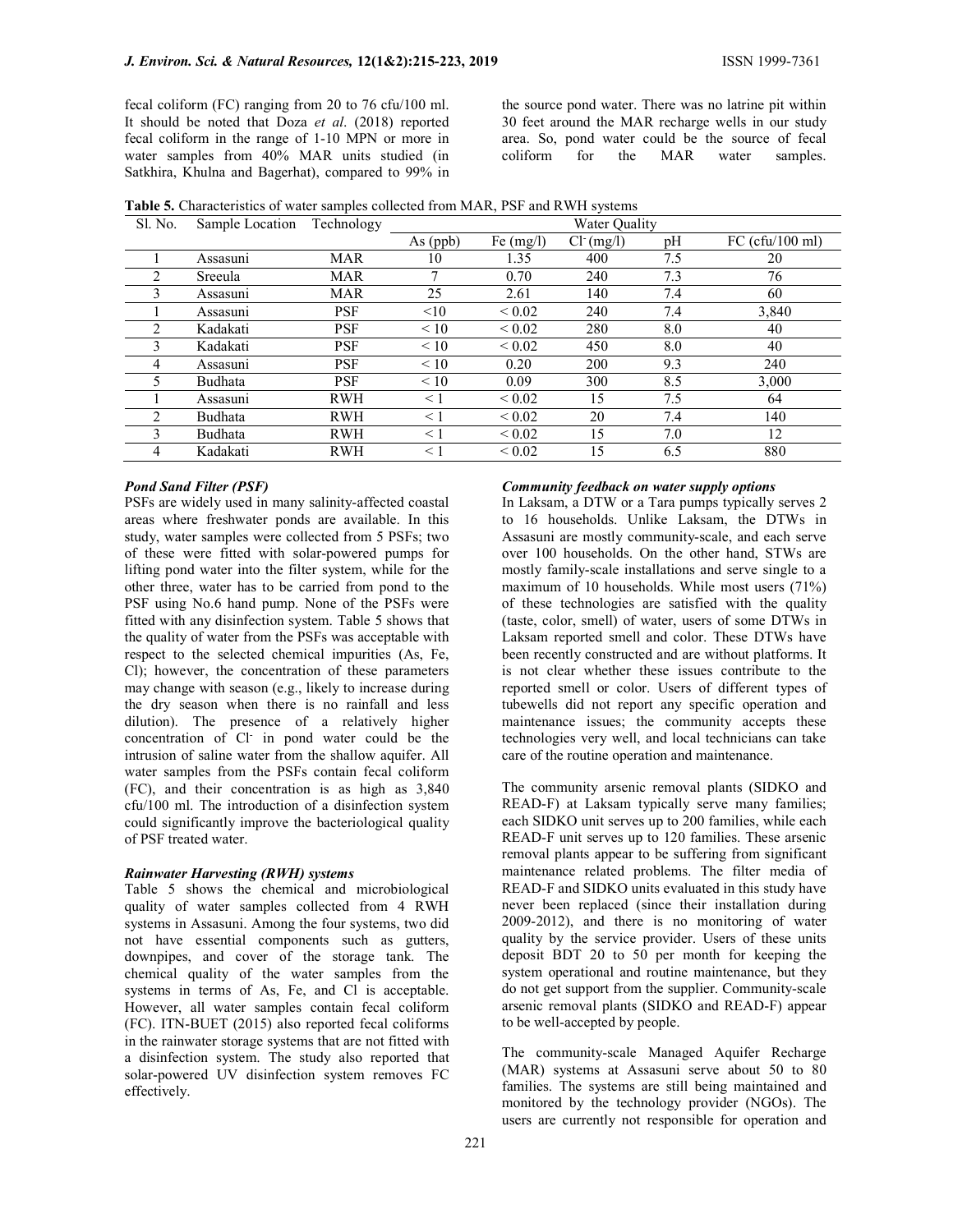maintenance (O&M) of the systems, and the users did not report any O&M related problems. Users of MAR systems appear to be satisfied with the quality (taste, color, smell) of water. However, users of one out of three MAR systems reported an unpleasant smell in water.

The PSFs at Assasuni are also community-scale installations, and each PSF fitted with pumps serves up to 170 families. Users of PSFs appear to be satisfied with the quality (taste, color, smell) of water. Some PSFs are fitted with pumps for drawing water from pond to the filter, while others are filled with pond water manually. Users reported difficulty in carrying water manually up to the PSFs. Other than this, no specific O&M related problems were reported by the users. As discussed earlier, a relatively high concentration of FC in treated water from PSFs is a concern. Household scale RWHS unit serves 1 to 3 families during the wet months of the year. The RWH units provided by the DPHE appears to be properly designed and constructed (e.g., with gutters, filtration system). Users of RWH systems appear to be satisfied with the quality (taste, color, smell) of water from the system.

### **Conclusions**

We have assessed various drinking water options in Laksam and Assasuni, representing arsenic and salinity-affected areas, respectively in Bangladesh. The major findings are:

- The shallow aquifer at Laksam and Assasuni appears to be contaminated with arsenic and is not a viable source of safe drinking water. The deeper aquifer ( $\geq 400$  ft) appears to be free from arsenic contamination but has higher iron and salinity at some locations of Laksam.
- The community-based arsenic treatment system SIDKO appears to be a promising option for arsenic-free water supply if strong support is provided for operation and maintenance.
- Both Pond Sand Filter (PSF) and Rainwater harvesting system appear to have good user acceptance and provide water with good chemical quality. However, water from these systems has high concentration of fecal coliform and therefore disinfection before drinking is necessary. The pump operated PSF is more popular and can serve large communities.
- Managed Aquifer Recharge (MAR) is a relatively new technology and is still at the pilot stage. The bacteriological quality of water from MAR systems is unsatisfactory, and disinfection before drinking is necessary. However, the water quality from MAR units, to some extent, is dependent on the water quality of both the source i.e., pond and aquifer water.

 A single water supply option cannot be recommended for any area. Deep tubewell is the most preferred option where a suitable aquifer is available. Alternative sources (rainwater harvesting and PSF) or treatment technologies (with proper operation and maintenance) could also provide good quality water; however, in most cases disinfection is required to remove fecal contamination of water.

#### Acknowledgements

The authors express their heartiest gratitude to World Vision Bangladesh for funding this study.

### References

- Ali, A.M.S. 2006. Rice to shrimp: land use/land cover changes and soil degradation in southwestern Bangladesh, Land Use Policy, 23:421–435, doi:10.1016/j.landusepol.2005.02.001.
- BAMWSP. 2004. Results of national screening program, National Arsenic Mitigation Information Centre, Bangladesh Arsenic Mitigation Water Supply Project (BAMWSP), Dhaka.
- BBS. 2011. Population and housing census 2011, Socio-Economic and Demographic Report-National Series, Volume-4, Bangladesh Bureau of Statistics (BBS), Statistics and Informatics Division (SID), Ministry of Planning, Government of the People's Republic of Bangladesh.
- BGS and DPHE. 2001. Arsenic contamination of groundwater in Bangladesh, BGS Technical Report, British Geological Survey, Keyworth, UK.
- Clarke, D.; Williams, S. and Jahiruddin, M. 2015. Projections of on-farm salinity in coastal Bangladesh. Environ Sci Process Impacts, 17:1127–1136. doi:10.1039/C4EM00682H
- Doza, S.; Naser, A.M.; Rahman, M.M.; Mondol, M.H.; Khan, G.M.; Uddin, M.N.; Gazi, M.S.; Alam, G.R.; Karim, M.R.; Ahmed, K.M.; Luby, S.P.; Clasen, T. and Unicomb, L. 2018. Microbiological water quality of Managed Aquifer Recharge systems in the salinityprone south-west coastal Bangladesh, The 2018 Planetary Health Annual Meeting, Conference: 29th – 31st of May, 2018 The University of Edinburgh, DOI: 10.13140/RG.2.2.29625.21603
- DPHE and JICA. 2010. Aquifer Database Inventory Program, Department of Public Health Engineering (DPHE) and Japan International Cooperation Agency (JICA).
- DPHE. 2019. Water Source Status & Coverage, Department of Public Health Engineering (DPHE), Planning Circle, Programme and Co-ordination Division, Dhaka, June 2019.